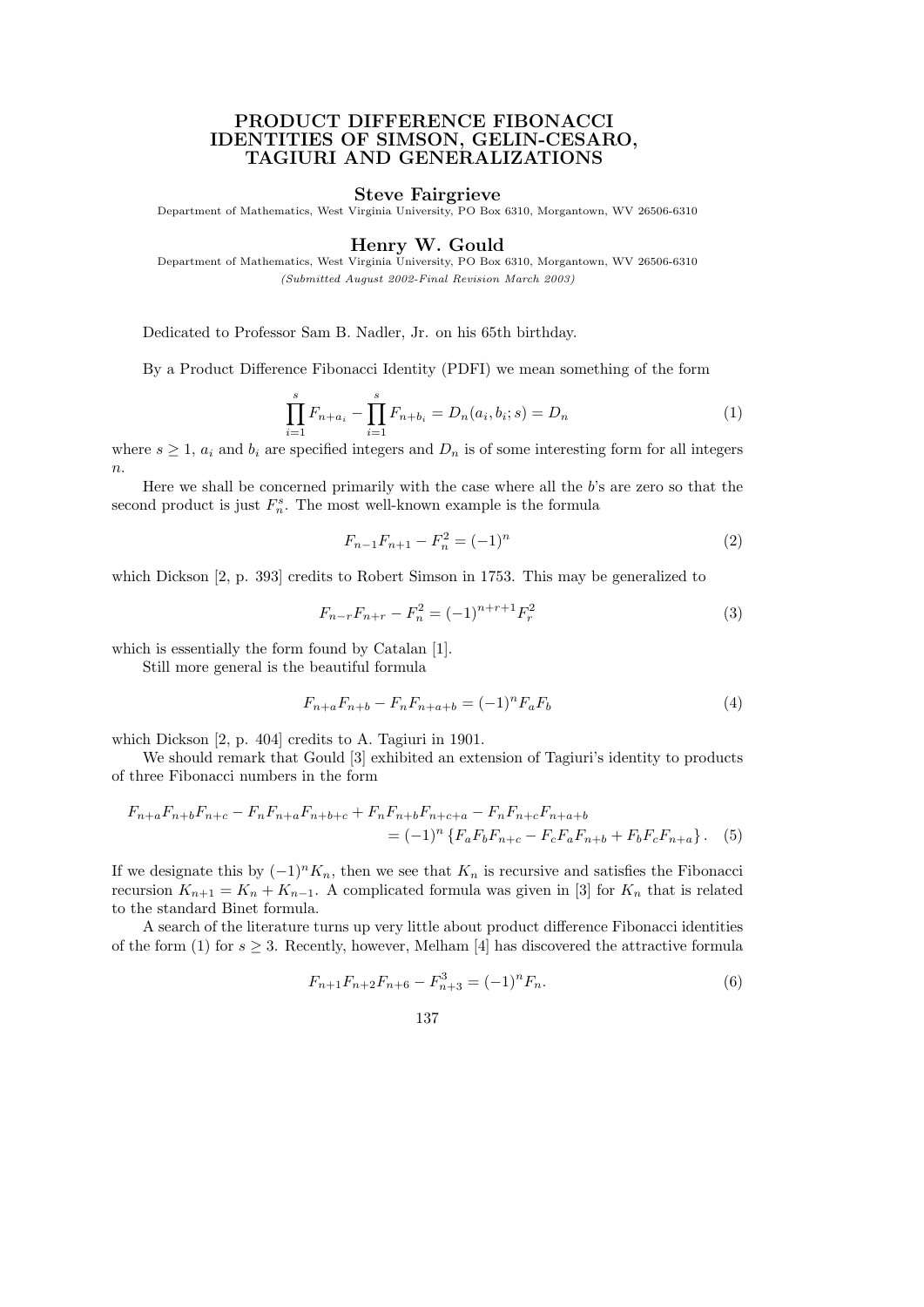We have run extensive computer searches and found the attractive companion formula

$$
F_n F_{n+4} F_{n+5} - F_{n+3}^3 = (-1)^{n+1} F_{n+6}.
$$
 (7)

To bring out a duality between these, we prefer to rewrite (6) in the form

$$
F_{n-2}F_{n-1}F_{n+3} - F_n^3 = (-1)^{n-1}F_{n-3}.
$$
\n(8)

and rewrite (7) in the form

$$
F_{n+2}F_{n+1}F_{n-3} - F_n^3 = (-1)^n F_{n+3}.
$$
\n(9)

Then, recalling the relation between Fibonacci numbers with positive subscripts and those with negative subscripts

$$
F_{-n} = (-1)^{n+1} F_n,\tag{10}
$$

we see by replacing n with  $-n$  then (8) yields (9) and conversely, so that they may be considered as duals. The proof of one implies the other.

It is easy to see by using (10) that relations (2) and (3) are each self-duals.

Our computer search turned up another pair of cubic dual identities which are readily proved by induction:

$$
F_{n-2}F_{n+1}^2 - F_n^3 = (-1)^{n-1}F_{n-1}
$$
\n(11)

and

$$
F_{n+2}F_{n-1}^2 - F_n^3 = (-1)^n F_{n+1}.
$$
\n(12)

Our computer search turned up no other non-trivial examples where

$$
F_{n+a}F_{n+b}F_{n+c} - F_n^3 \tag{13}
$$

has any simple form.

Looking back at (1), when  $s = 4$ , there is the very attractive formula

$$
F_{n-2}F_{n-1}F_{n+1}F_{n+2} - F_n^4 = -1,\t\t(14)
$$

which Dickson  $[2, p. 401]$  reports was stated by E. Gelin and proved by Cesàro. Just as with  $(2)$  and  $(3)$  we see by using  $(10)$  that  $(14)$  is self-dual.

Thinking back to relations (11) and (12) we looked for something of that sort for fourth powers and we are able to announce

$$
F_{n-3}F_{n+1}^3 - F_n^4 = (-1)^n \{ F_n F_{n+3} + F_{n-3} F_{n+1} \}
$$
  
= 
$$
(-1)^n \{ F_{n-1} F_{n+3} + 2F_n^2 \}
$$
 (15)

and its natural dual

$$
F_{n+3}F_{n-1}^3 - F_n^4 = (-1)^{n-1} \{ F_n F_{n-3} - F_{n+3} F_{n-1} \}
$$
  
=  $(-1)^n \{ F_n^2 + F_n F_{n-1} + 2F_{n-1}^2 \}.$  (16)

138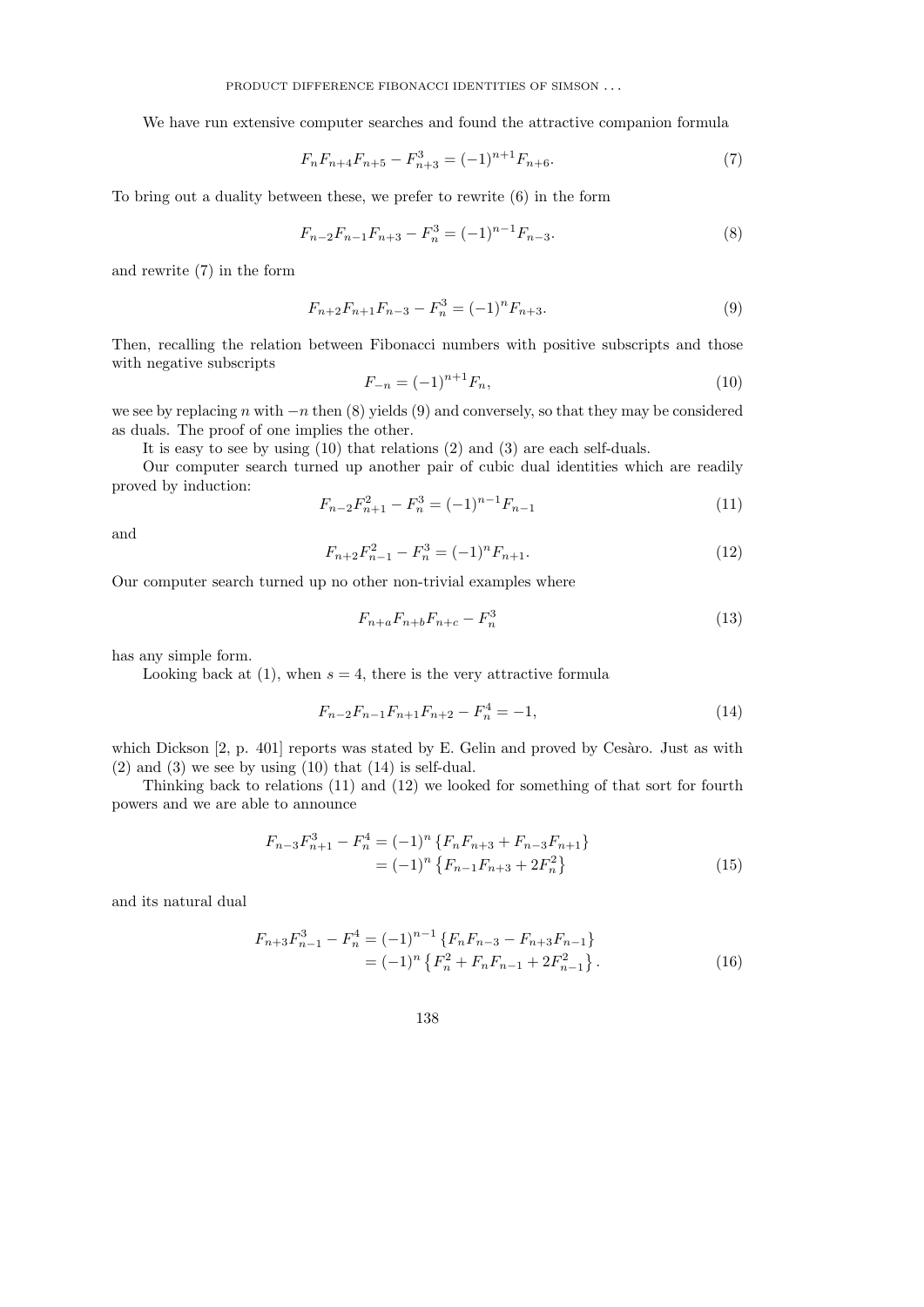There are other forms for the right members of these but none seems to reduce to a single term. Relations (15) and (16) are readily proved by induction, and of course the one implies the other.

It is natural to move up to the case  $s = 5$ . Nothing quite as nice seems to exist. Here is one example which is easily proved:

$$
F_{n-1}^3 F_{n+1} F_{n+2} - F_n^5 = -F_n + (-1)^n F_{n-1} F_{n+1} F_{n+2}.
$$
 (17)

One way to obtain a sixth power identity is to use the pair of dual third power identities (8) and (9) and relation (3) with  $r = 3$  as follows:

$$
F_{n-3}F_{n-2}F_{n-1}F_{n+1}F_{n+2}F_{n+3} = (F_{n-2}F_{n-1}F_{n+3})(F_{n+2}F_{n+1}F_{n-3})
$$
  
\n
$$
= (F_n^3 - (-1)^n F_{n-3})(F_n^3 + (-1)^n F_{n+3})
$$
  
\n
$$
= F_n^6 - (-1)^n F_{n-3}F_n^3 + (-1)^n F_{n+3}F_n^3 - F_{n-3}F_{n+3}
$$
  
\n
$$
= F_n^6 - (-1)^n F_{n-3}F_n^3 + (-1)^n F_{n+3}F_n^3 - (F_n^2 + 4(-1)^n)
$$
  
\n
$$
= F_n^6 - (-1)^n F_{n-3}F_n^3 + (-1)^n F_{n+3}F_n^3 - F_n^2 - 4(-1)^n,
$$

which gives us the identity

$$
F_{n-3}F_{n-2}F_{n-1}F_{n+1}F_{n+2}F_{n+3} - F_n^6 = (-1)^n F_n^3 (F_{n+3} - F_{n-3}) - F_n^2 - 4(-1)^n, \tag{18}
$$

which may be simplified further to give

$$
F_{n-3}F_{n-2}F_{n-1}F_{n+1}F_{n+2}F_{n+3} - F_n^6 = (-1)^n \left\{ 4F_n^4 - (-1)^n F_n^2 - 4 \right\}.
$$
 (19)

It is easy to see from this that the PDFI is positive for even  $n \geq 4$  and negative for odd  $n \geq 1$ . For  $n = 0$  it is  $-4$  and for  $n = 2$  it is  $-1$ .

A shorter derivation of (19) is as follows:

$$
(F_{n-3}F_{n+3})(F_{n-2}F_{n+2}F_{n-1}F_{n+1}) = (F_n^2 + 4(-1)^n) (F_n^4 - 1) = F_n^6 - F_n^2 + 4(-1)^n F_n^4 - 4(-1)^n,
$$

which gives (19) at once.

We now introduce the notation

$$
P_r(n) = (F_{n-r}F_{n+r})P_{r-1}(n), \quad r \ge 2
$$
\n(20)

with

$$
P_1(n) = F_{n-1}F_{n+1}.
$$

Then using

$$
F_{n-r}F_{n+r} = F_n^2 + (-1)^{n+r+1}F_r^2,\tag{21}
$$

which is a rephrasing of  $(3)$ , we have a way to generate as many formulas as we like. Examples:

$$
P_4(n) = F_n^8 - 5(-1)^n F_n^6 - 37F_n^4 + 5(-1)^n F_n^2 + 36,
$$
\n(22)

and

$$
P_5(n) = F_n^{10} + 20(-1)^n F_n^8 - 162F_n^6 - 920(-1)^n F_n^4 + 161F_n^2 + 900(-1)^n. \tag{23}
$$

139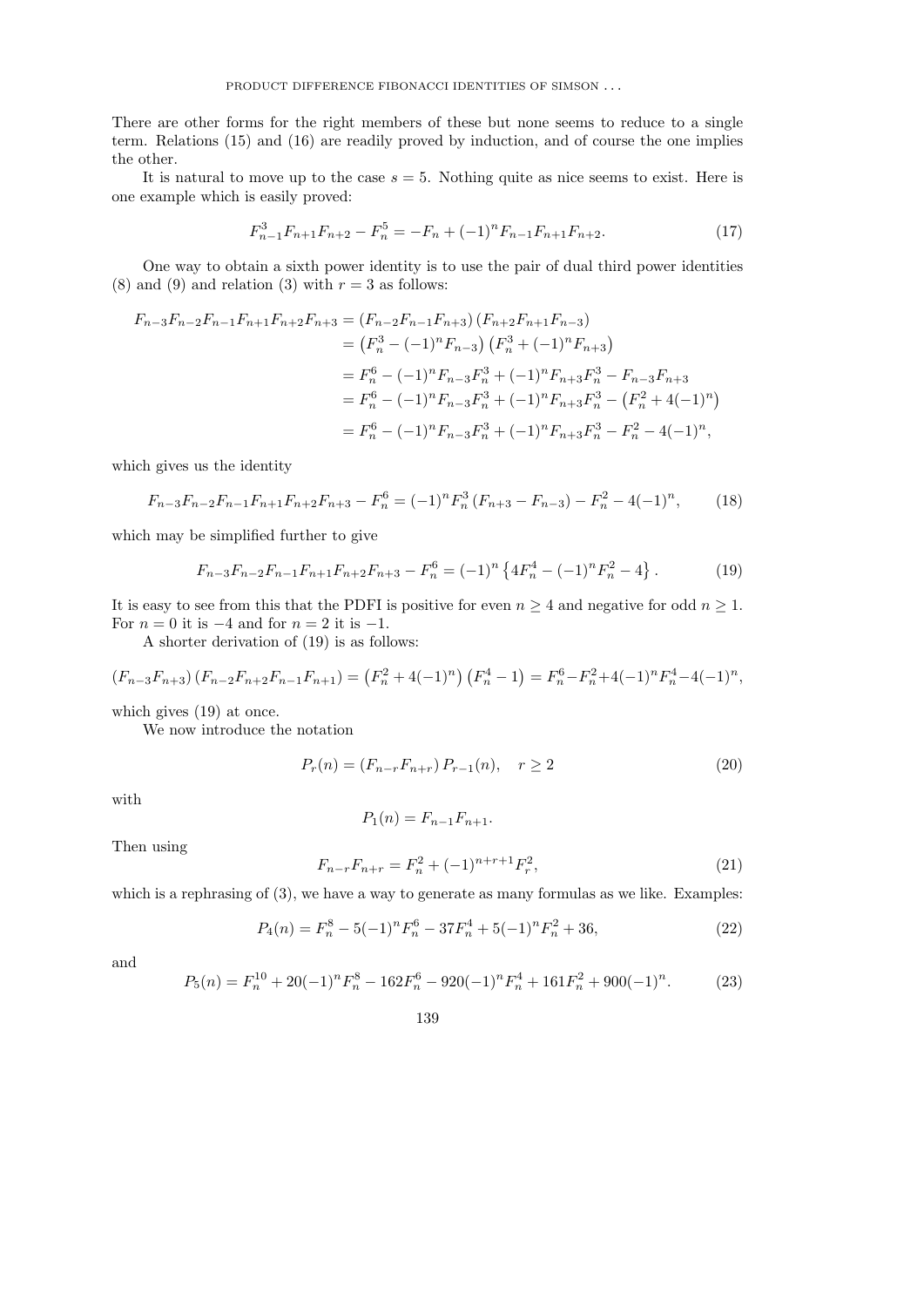Continuing in this manner one may generate higher power PDFI's as far as desired. We now give a general result.

**Theorem:** Using the notation (20), there exist integer coefficients  $Q_i^r$  such that

$$
P_r(n) = \sum_{i=0}^{r} (-1)^{n(r-i)} Q_i^r F_n^{2i}
$$
\n(24)

where the Q's satisfy the recurrence relation

$$
Q_i^{r+1} = Q_{i-1}^r + (-1)^r F_{r+1}^2 Q_i^r,
$$
\n(25)

where  $Q_i^r = 0$  if  $i < 0$  or  $i > r$ , and  $Q_r^r = 1$ .

The proof is by simple mathematical induction.

Using the techniques in [4] it would also be a straightforward exercise to extend the identities we have presented to hold in suitable form for the generalized Fibonacci sequence  ${W_n}$  defined by

$$
W_n = pW_{n-1} - qW_{n-2}, \quad W_0 = a, \quad W_1 = b \tag{26}
$$

but we will not take the space to do this here.

If we take all the b's to be zero in  $(1)$  then we raise the natural question from what we have presented so far as to when the expression

$$
D_n = D_n(a_i, 0, s) = \prod_{i=1}^s F_{n+a_i} - F_n^s
$$
 (27)

has a simple and interesting form. Since we seek a nice form for all integers  $n$ , it would be sufficient to consider the case when  $n = 0$ , in which case  $F_0^s = 0$ , and examine how  $\prod_{i=1}^s F_{a_i}$ may be rewritten.

It is known, for example, that the product of just two Fibonacci numbers may not be expressed in general as a Fibonacci number itself. But as (15), (16), (17) and (18) show, it is not to be expected that a PDFI will have the form of a simple product. The non-symmetrical PDFI's for  $s = 3$  and 5, and the symmetrical forms for  $s = 2, 4, 6$  suggest that only when s is even may we expect in general to find nice symmetrical self-dual PDFI's. For odd powers each PDFI will clearly be paired with a dual. Each Factor  $F_{n-a}$  will be paired in the dual with the factor  $F_{n+a}$  just as in the pairs (8) and (9).

Remark: Relation (5), while not very symmetrical in itself may be used by permuting the parameters a, b, and c to obtain the symmetrical formula

$$
3F_{n+a}F_{n+b}F_{n+c} - F_nF_{n+a}F_{n+b+c} - F_nF_{n+b}F_{n+c+a} - F_nF_{n+c}F_{n+a+b}
$$
  
=  $(-1)^n \{F_aF_bF_{n+c} + F_bF_cF_{n+a} + F_cF_aF_{n+b}\}.$  (28)

140